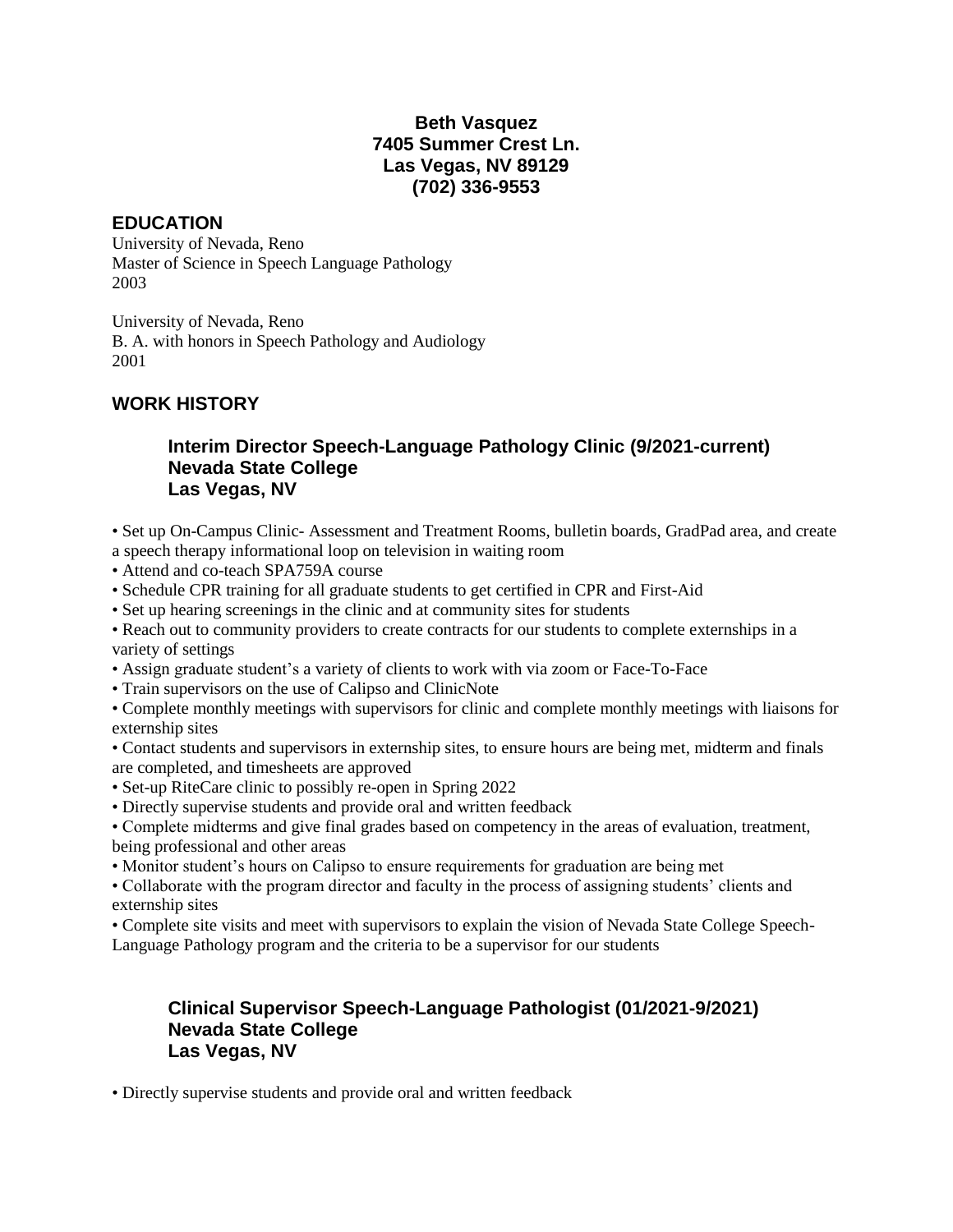- Help students develop clinical skills
- Review students therapy notes and reports and provide feedback
- Train students on a variety of test tools and assessments

• Meet with students to discuss therapy approaches

• Complete midterm and give final grade based on competency in the areas of evaluation, treatment, being professional and other areas

## **Speech-Language Pathologist (2020-Current) Light Street Special Education (Futuro Academy Charter School) Las Vegas, NV**

- Complete screenings, evaluations, and assessments children 3-11 years of age
- Provide trainings to regular and special education teachers and staff
- Develop speech and language goals for Individualized Education Plan
- Work with children in their virtual classrooms
- Provide strategies to families and caregivers to implement skills in other environments
- Plan, implement, and monitor speech and language therapy through the zoom platform

## **Speech-Language Pathologist (2010 to current) Therapy Management Group Las Vegas, NV**

- Addressing the concerns and priorities of families for their infants or toddlers
- Participate in early intervention teams for children who are at risk for or have communication, language, speech, hearing impairments, or feeding/swallowing impairments
- Provide strategies to families, caregivers, and other professionals, regarding age-appropriate skills and ways to implement these strategies in everyday routines
- Complete screenings, evaluations, and assessments on children birth-3 years of age with various language delays and disorders
- Develop speech and language goals and objectives for Individualized Family Service Plan
- Participate on multidisciplinary teams
- Work with children in their natural environment
- Plan, implement and monitor speech and language therapy
- Assess feeding and swallowing disorders in children birth-3 years of age
- Develop feeding goals and objectives for Individualized Family Service Plan
- Attend IEP meetings with families to assist in transitioning from EI to CCSD
- Develop speech and language goals and objectives for Individualized Family Service Plan
- Supervise new SLPs for evaluations, interpretation, and case management
- Assess and provide speech therapy through Telehealth via zoom.

### **Speech-Language Pathologist (2006 to 2009)**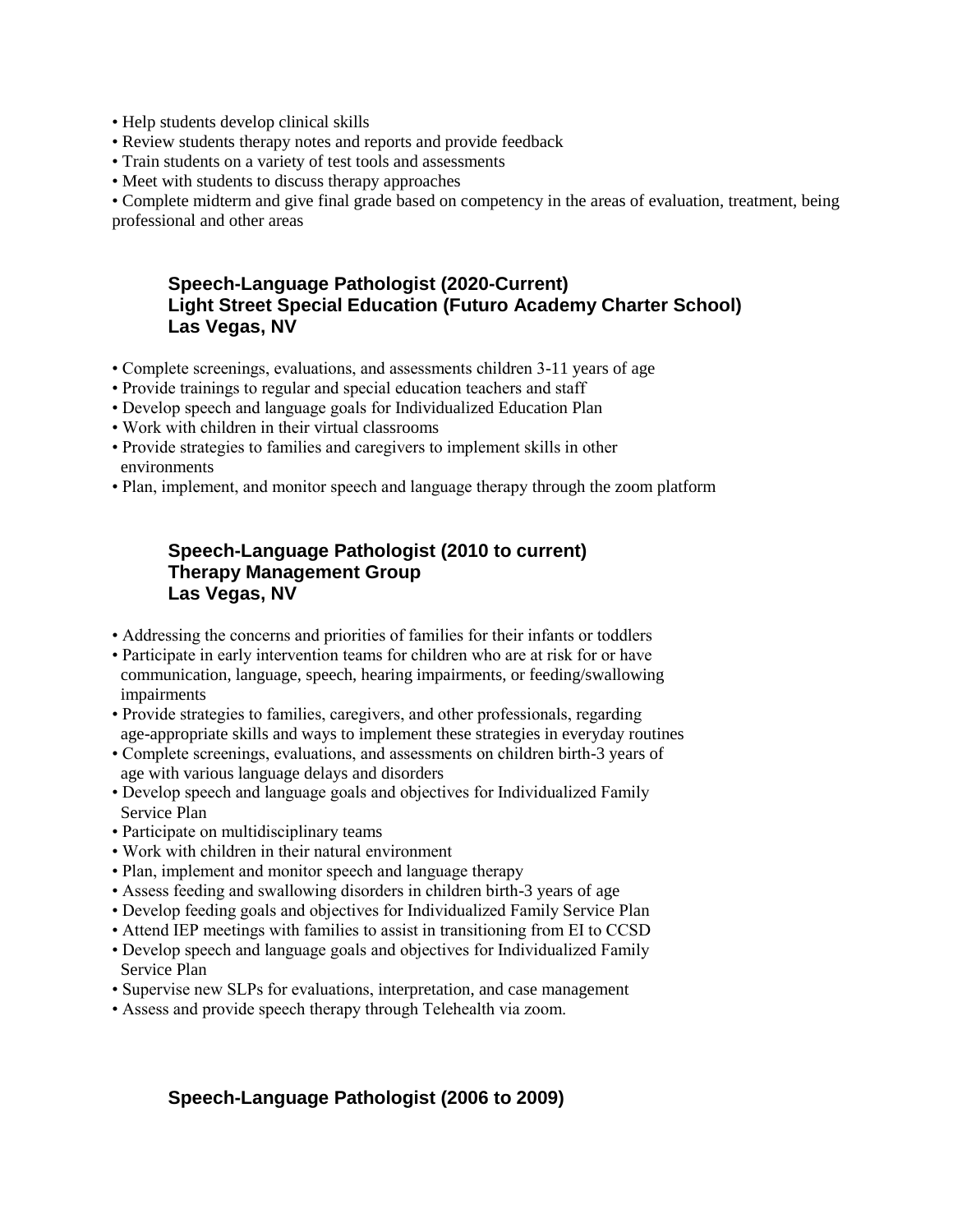### **Nevada Early Intervention Services Reno and Las Vegas, NV**

- Addressing the concerns and priorities of families for their infants or toddlers
- Participate in early intervention teams for children who are at risk for or have communication, language, speech, hearing impairments, or feeding/swallowing impairments
- Provide strategies to families, caregivers, and other professionals, regarding age-appropriate skills and ways to implement these strategies in everyday routines
- Complete screenings, evaluations, and assessments on children birth-3 years of age with various language delays and disorders
- Develop speech and language goals and objectives for Individualized Family Service Plan
- Work with children in their natural environment
- Plan, implement and monitor speech and language therapy

# **Speech-Language Pathologist (2006-2007) Lyon County School District Fernley, NV**

- Complete screenings, evaluations, and assessments children 3-11 years of age
- Provide trainings to regular and special education teachers and staff
- Develop speech and language goals for Individualized Education Plan
- Work with children in their classrooms and in the speech room
- Provide strategies to families and caregivers to implement skills in other environments
- Plan, implement, and monitor speech and language therapy

# **Speech-Language Pathologist (2005-2006) LBL Early Intervention and Early Childhood Services Linn, Benton, Lincoln, Oregon**

- Complete screenings, evaluations, and assessments on children birth-3 years of age with various language delays and disorders
- Conduct speech therapy-based classrooms with children 2-5 years old
- Develop speech and language goals and objectives for Individualized Family Service Plan and Individualized Education Plans

### **Speech-Language Pathologist (2003-2005) Clark County School District Las Vegas, NV**

- Complete screenings, evaluations, and assessments children 3-11 years of age
- Provide trainings to regular and special education teachers and staff
- Develop speech and language goals for Individualized Education Plan
- Work with children in their classrooms and in the speech room
- Provide strategies to families and caregivers to implement skills in other environments
- Plan, implement, and monitor speech and language therapy